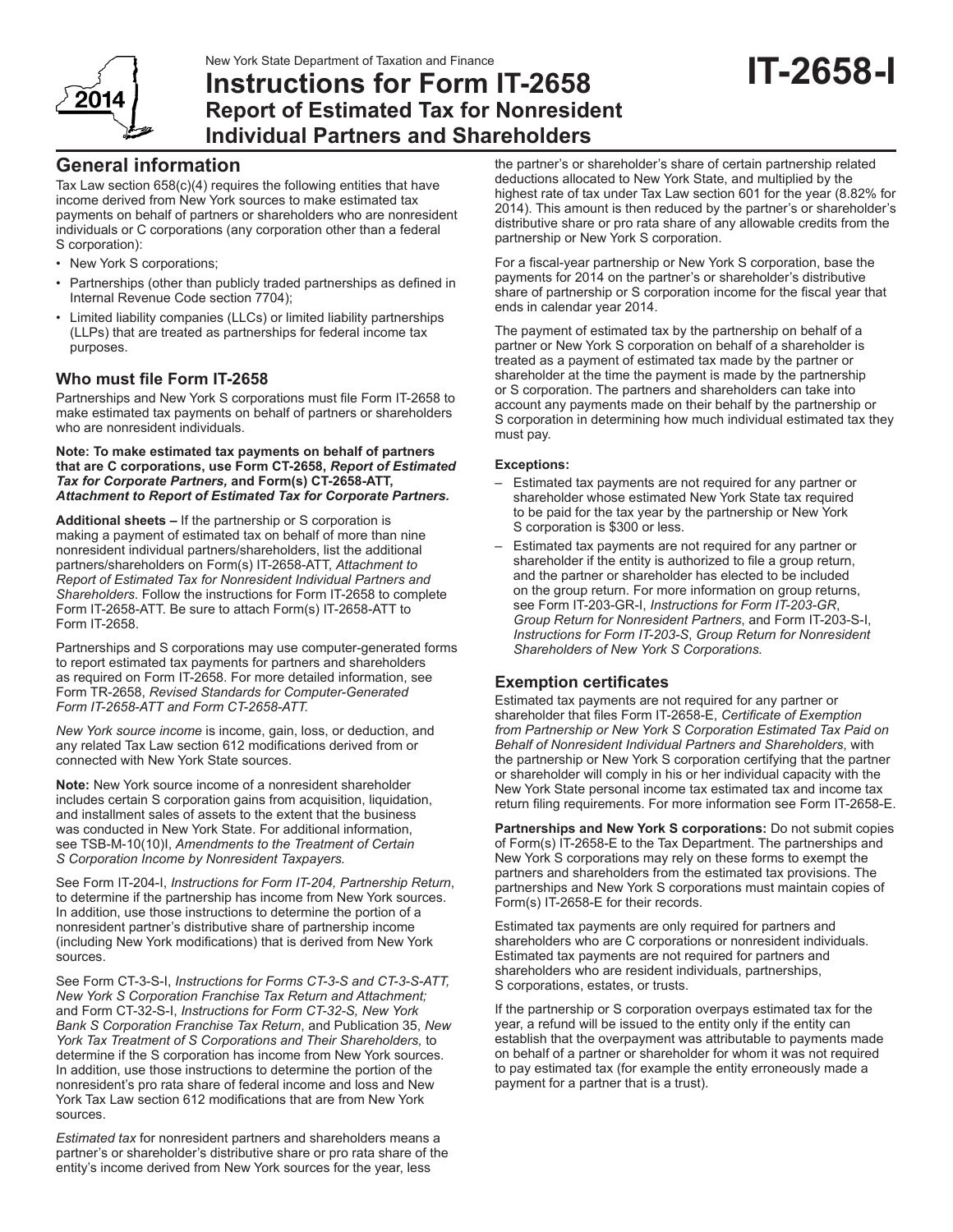#### **Page 2** of 3 **IT-2658-I** (2014)

#### **When to make estimated tax payments**

The partnership or S corporation estimated tax payments are due on April 15, 2014; June 16, 2014; September 15, 2014; and January 15, 2015. The payments must be made by these dates whether the partnership, S corporation, or nonresident individual files its returns on a calendar-year basis or a fiscal-year basis. The partnership or S corporation can pay the entire amount due for the year with the first payment, or pay in four equal installments.

**Notification to partners and shareholders –** Every partnership or New York S corporation required to pay estimated tax on behalf of its partners or shareholders must issue a statement to the partners or shareholders showing the amount of estimated taxes paid on their behalf. The statement must be furnished within 30 days after the estimated tax is paid. There is no specific form for this notification process. The partnership or S corporation may choose the method of notifying its partners or shareholders of the payment. However, the partnership or New York S corporation cannot use federal Form W-2 or any other form or document that would indicate that the payment is income tax withheld. The statement must show that the payment is to be treated as a payment of estimated tax when the partners or shareholders file their New York returns.

#### **Submitting payments**

Make your check or money order payable in U.S. funds to *Commissioner of Taxation and Finance*. Credit cards cannot be used to pay the amount of estimated tax due with this return.

**Caution:** You must submit a separate payment with each partnership's or S corporation's return (Form IT-2658 and Form(s) IT-2658-ATT) filed. One check covering multiple returns, quarters, and/or identification numbers **cannot** be accepted and will be returned, which could lead to penalties.

**Note:** If the partnership is also required to file Form CT-2658, a separate payment must be sent with Form CT-2658 to the address provided in the instructions for that form (the addresses are different). A single payment for the amounts due with Form IT-2658 and Form CT-2658 cannot be accepted.

#### **Penalties**

**Failure to pay estimated tax on behalf of a partner or shareholder –** If a partnership or New York S corporation is required to pay estimated tax on behalf of a partner or shareholder and fails to do so, the entity will pay a penalty of \$50 per partner or shareholder for each failure, unless it is shown that the failure is due to reasonable cause and not due to willful neglect.

**Underpayment of estimated tax –** In the case of an underpayment of estimated tax by the partnership or New York S corporation, a penalty as determined under section 685(c) of the Tax Law will be added to the estimated tax required to be paid.

In general, the partnership or S corporation may owe the penalty if the total estimated tax paid on behalf of all nonresident individuals and corporate partners or shareholders is not equal to or greater than the smaller of:

- 1) 90% of the estimated tax required to be paid for 2014; or
- 2) 100% of the estimated tax required to be paid on behalf of partners or shareholders for 2013 (110% of that amount if the entity is not primarily engaged in farming or fishing and the New York source income allocated to nonresident individuals and C corporations is more than \$150,000).

**Note:** This total estimated tax paid calculation is used only to determine if the partnership or New York S corporation owes a penalty for underpayment of tax. It does not take into account whether the entity properly allocated the total payment among the nonresident partners and shareholders.

In addition to the penalties that may be imposed upon the partnership or New York S corporation, partners or shareholders may be subject to penalties on their individual income tax returns if they have not paid sufficient estimated tax for the year.

**Fee for payments returned by banks –** The law allows the Tax Department to charge a \$50 fee when a check, money order, or electronic payment is returned by a bank for nonpayment. However, if an electronic payment is returned as a result of an error by the bank or the department, the department won't charge the fee.

If your payment is returned, we will send a separate bill for \$50 for each return or other tax document associated with the returned payment.

## **Specific instructions**

Mark an *X* in the appropriate box to indicate the date for which the estimated tax payments are being made.

Enter the partnership's or New York S corporation's legal name, business name if different, address, and employer identification number (EIN). Please provide a contact name and phone number.

Enter the total number of nonresident individual partners or shareholders for whom estimated tax payments are being made with Form IT-2658 and attached Form(s) IT-2658-ATT. Enter the total New York source income of the partnership or New York S corporation and the total estimated tax paid on behalf of nonresident individual partners or shareholders.

**Allocation of estimated tax to nonresident individual partners and shareholders –** Enter the name and address for each nonresident partner or shareholder.

**Foreign addresses –** Enter the information in the following order: city, province or state, and then country (all in the *City, village, or post office* box). Follow the country's practice for entering the postal code. **Do not abbreviate the country name.**

#### **Percentage of ownership**

- **Partnership:** Enter each nonresident individual partner's ownership percentage in the partnership. Round the percentage out to four decimal places only. If the actual percentage of ownership is less than .0001, round the percentage to 00.0001. If the current-year percentage is not available, enter the prior-year percentage.
- **New York S corporation:** Enter each nonresident individual shareholder's ownership percentage in the corporation. Round the percentage out to four decimal places only. If the actual percentage of ownership is less than .0001, round the percentage to 00.0001. If the current-year percentage is not available, enter the prior-year percentage.

**Social security number (SSN) –** Enter each nonresident individual partner's or shareholder's social security number.

**Amount of estimated tax paid on behalf of nonresident partner or shareholder –** You can use the estimated share of 2014 income, deductions, and credits from the partnership or S corporation to determine each partner's or shareholder's estimated tax to be paid on the individual's behalf, or you can use the actual amounts from 2013. However, if the partner or shareholder was not a partner of the partnership or shareholder of the S corporation for 2013, you must use the 2014 estimated amounts to compute the estimated tax to be paid on the individual's behalf. Use the following worksheet to determine the amount of estimated tax to be paid for each individual partner or shareholder.